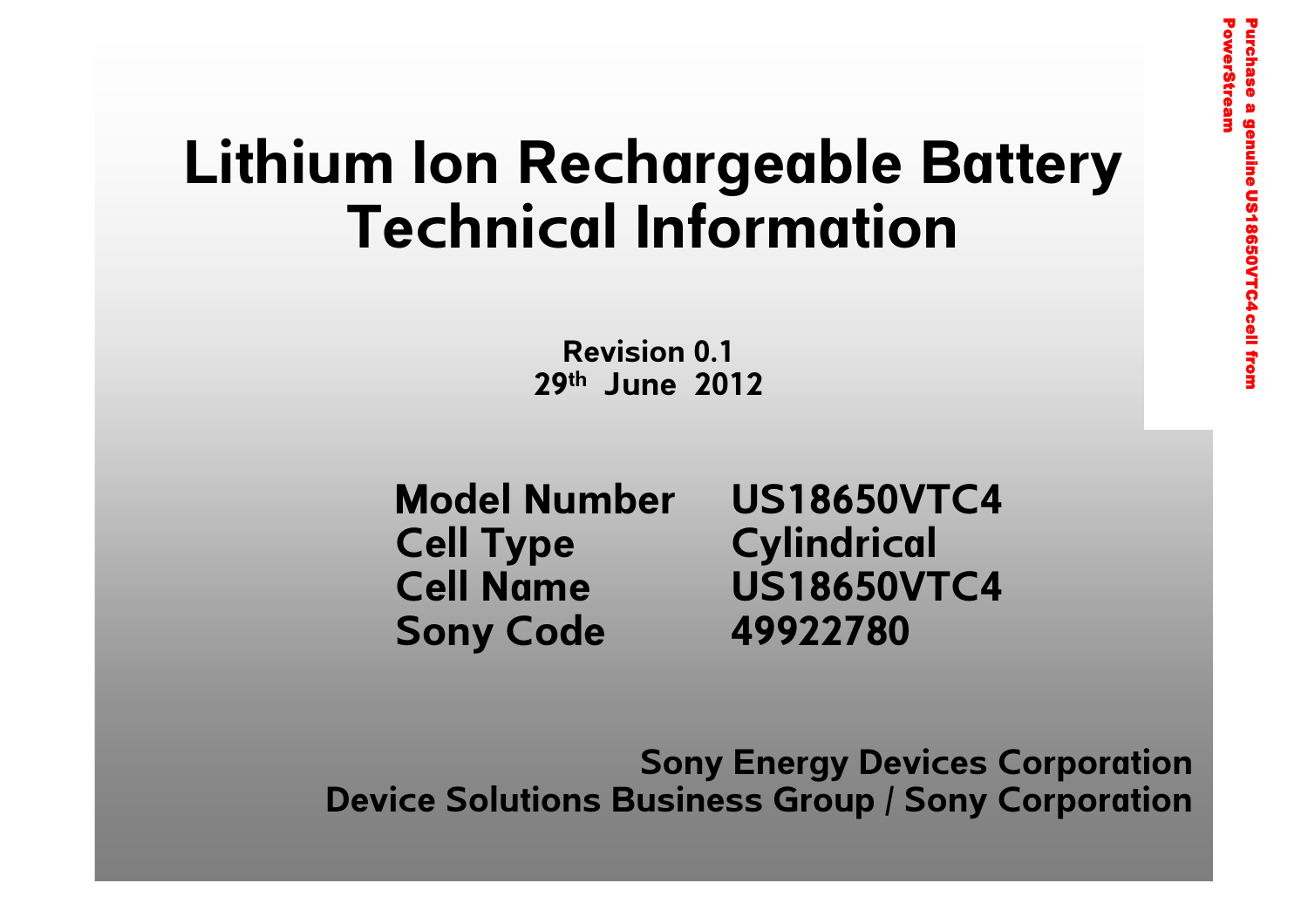#### *1. General*

*1.1 Name and Code*

*1.1.1 Model Number* **: US18650VTC4***1.1.2 Cell Name*

*1.1.3 Sony Code* **: 49922780**

- **: US18650VTC4**
- *1.2 Cell Shape and Weight*
- *1.2.1 Cell Shape* **: Cylindrical** *1.2.2 Size (***with plastic tube) : Diameter 18.35mm max Length 65.20mm max** *1.2.3 Weight* **: 45.0g Average**

*1.3 Safety Regulation*

**Sony will acquire UL1642.**

#### *2. Performance*

**at room temperature,2.5V cut off**

| <b>Nominal Capacity</b><br>(0.2C discharge) | 2100mAh<br>7.77Wh                                   | average capacity<br>3.70V (average<br>discharge voltage) |
|---------------------------------------------|-----------------------------------------------------|----------------------------------------------------------|
| <b>Rated Capacity</b><br>(0.2C discharge)   | 2000mAh<br>7.40Wh                                   | minimum capacity                                         |
| <b>Capacity at 1C</b>                       | 2002mAh<br>7.30Wh                                   | average capacity                                         |
| <b>Capacity at 10A</b>                      | 2035mAh<br>7.01Wh                                   | average capacity                                         |
| <b>Nominal Voltage</b>                      | 3.7V                                                |                                                          |
| Internal<br>Impedance                       | $12m\Omega$ Typ.                                    | measured by AC1kHz                                       |
| Cycle<br><b>Performance</b>                 | 60% Min. of<br>Initial<br>capacity at<br>500 cycles | 10A discharge                                            |

**\* Standard Charge Condition**

| <b>Charge Method</b>       | : constant current constant voltage |
|----------------------------|-------------------------------------|
| <b>Charge Up Voltage</b>   | $: 4.2 \pm 0.05V$                   |
| <b>Charge Current</b>      | : 2.0A                              |
| <b>Charge Time</b>         | : 2.5h                              |
| Ambient Temperature : 23°C |                                     |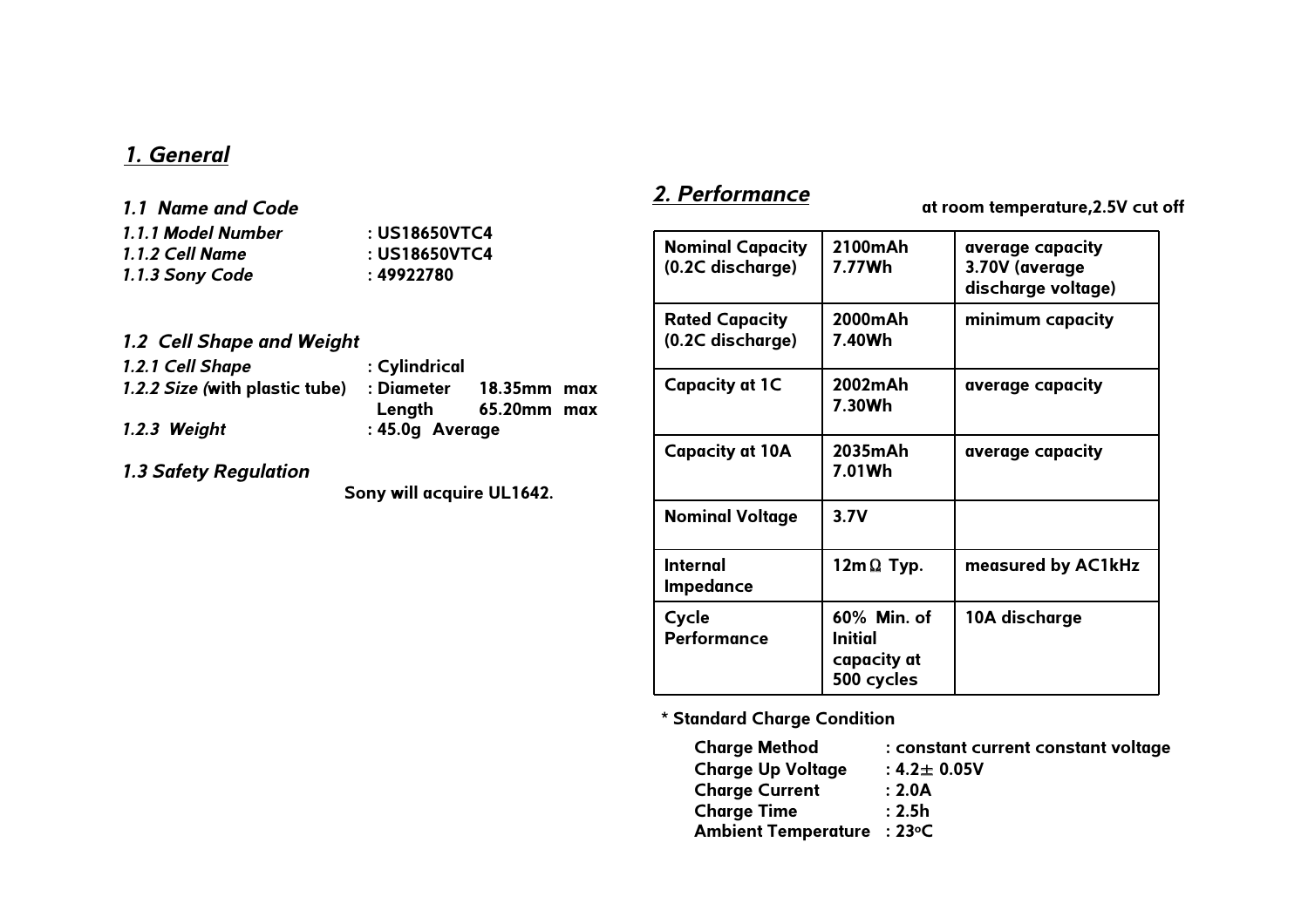### **Charge Characteristics (US18650VTC4)**

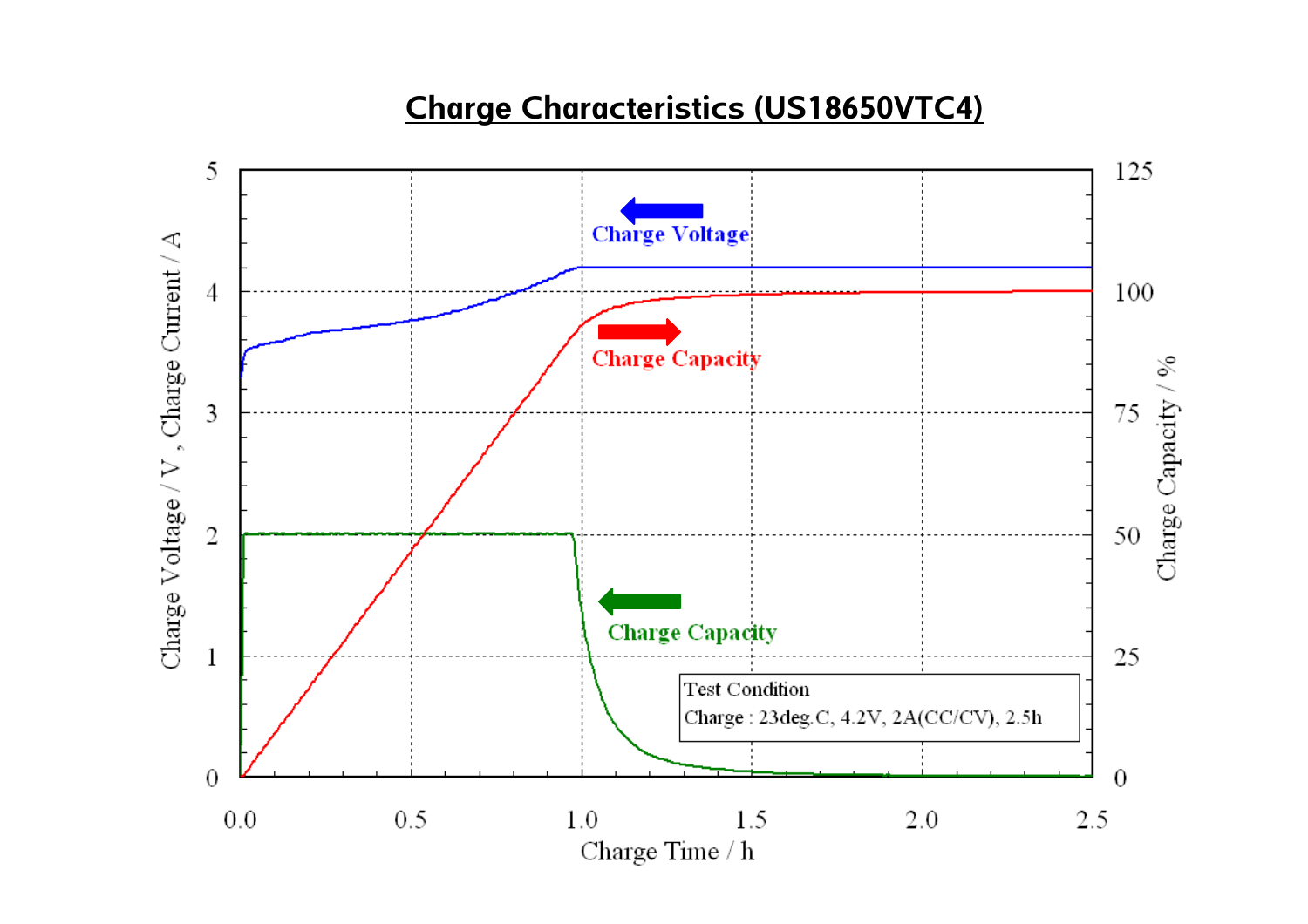

## **Discharge Load Characteristics (US18650VTC4)**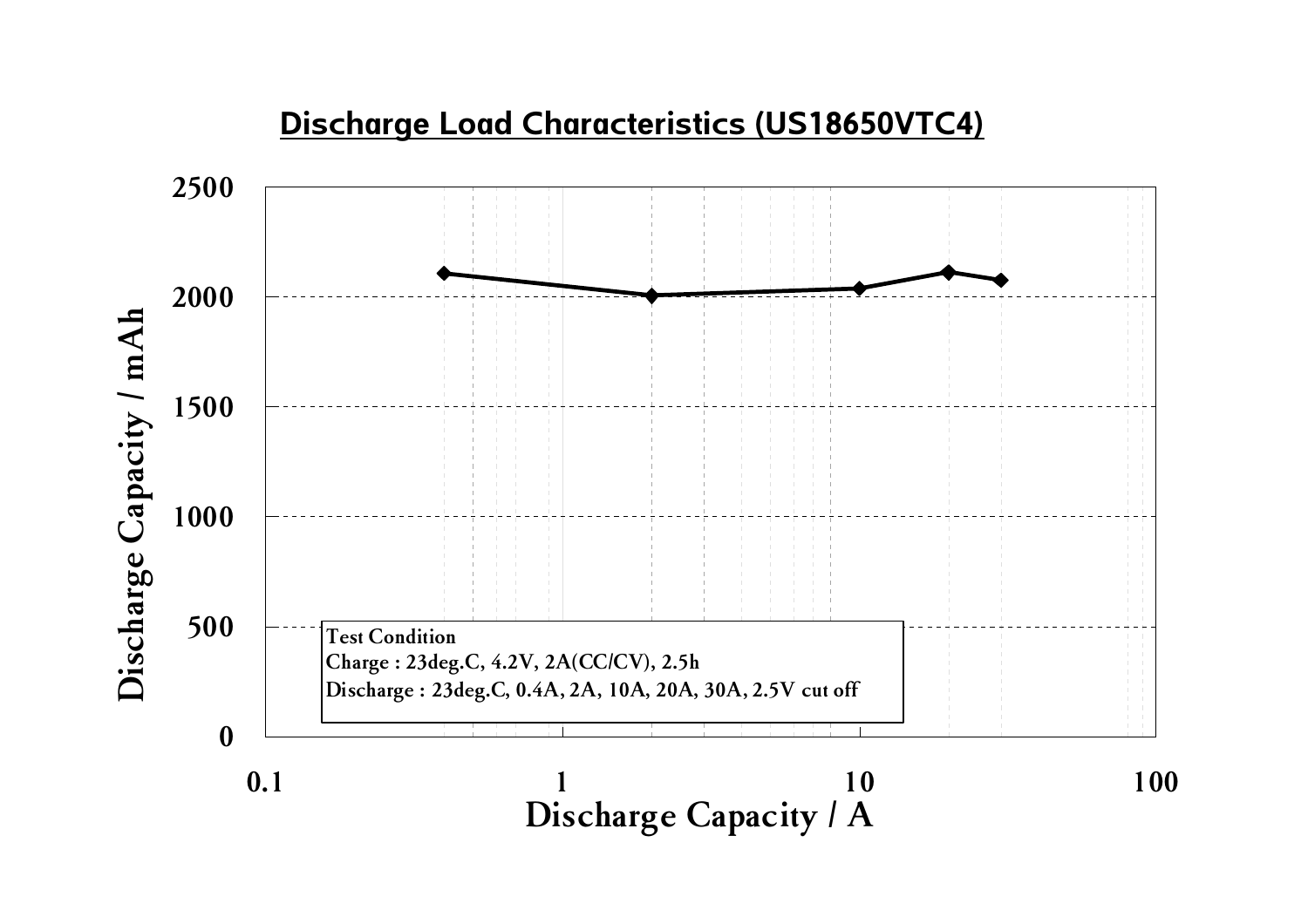#### **Discharge Load Characteristics (US18650VTC4)**

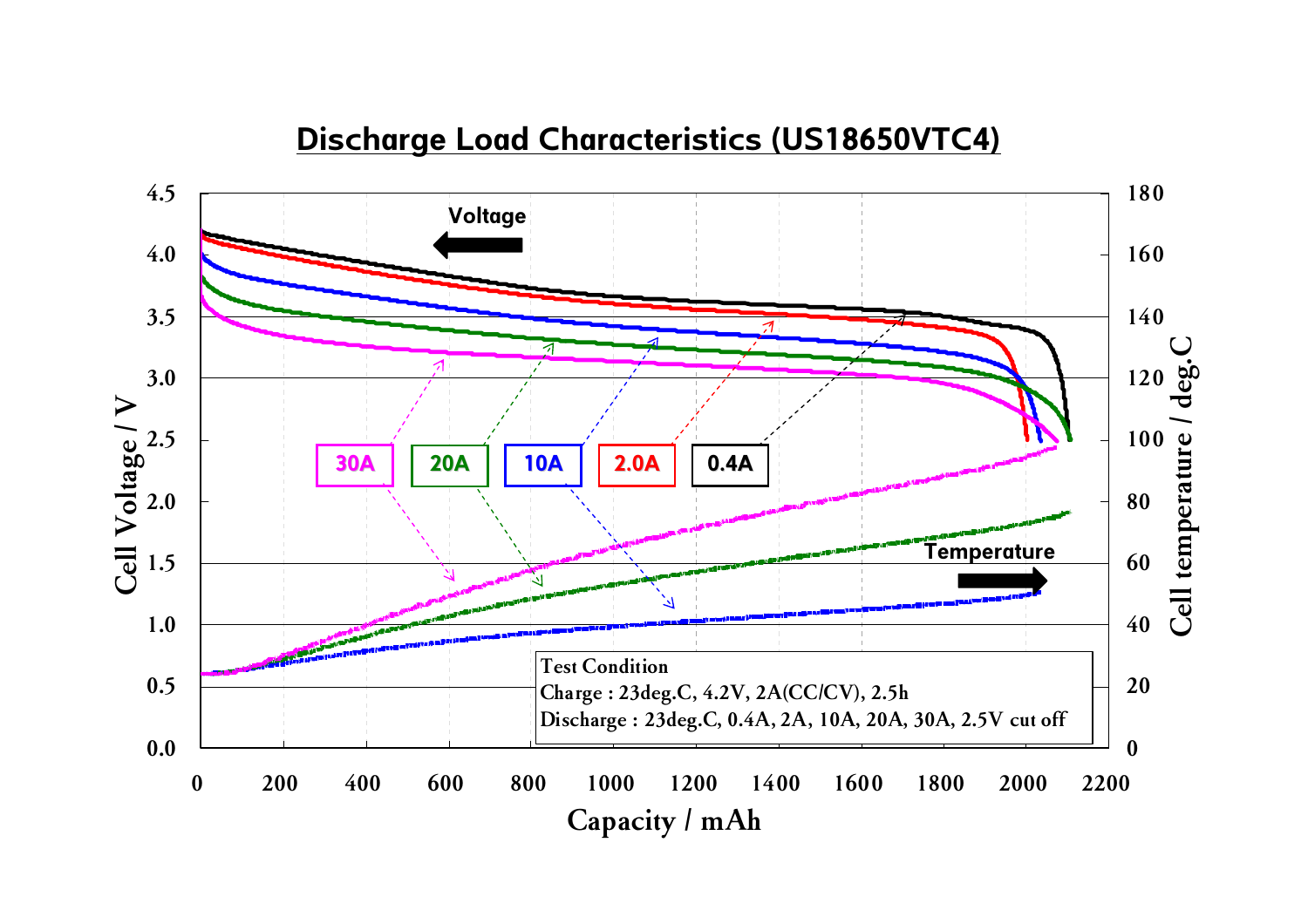#### **Temperature Dependence of Discharge Capacity (US18650VTC4)**

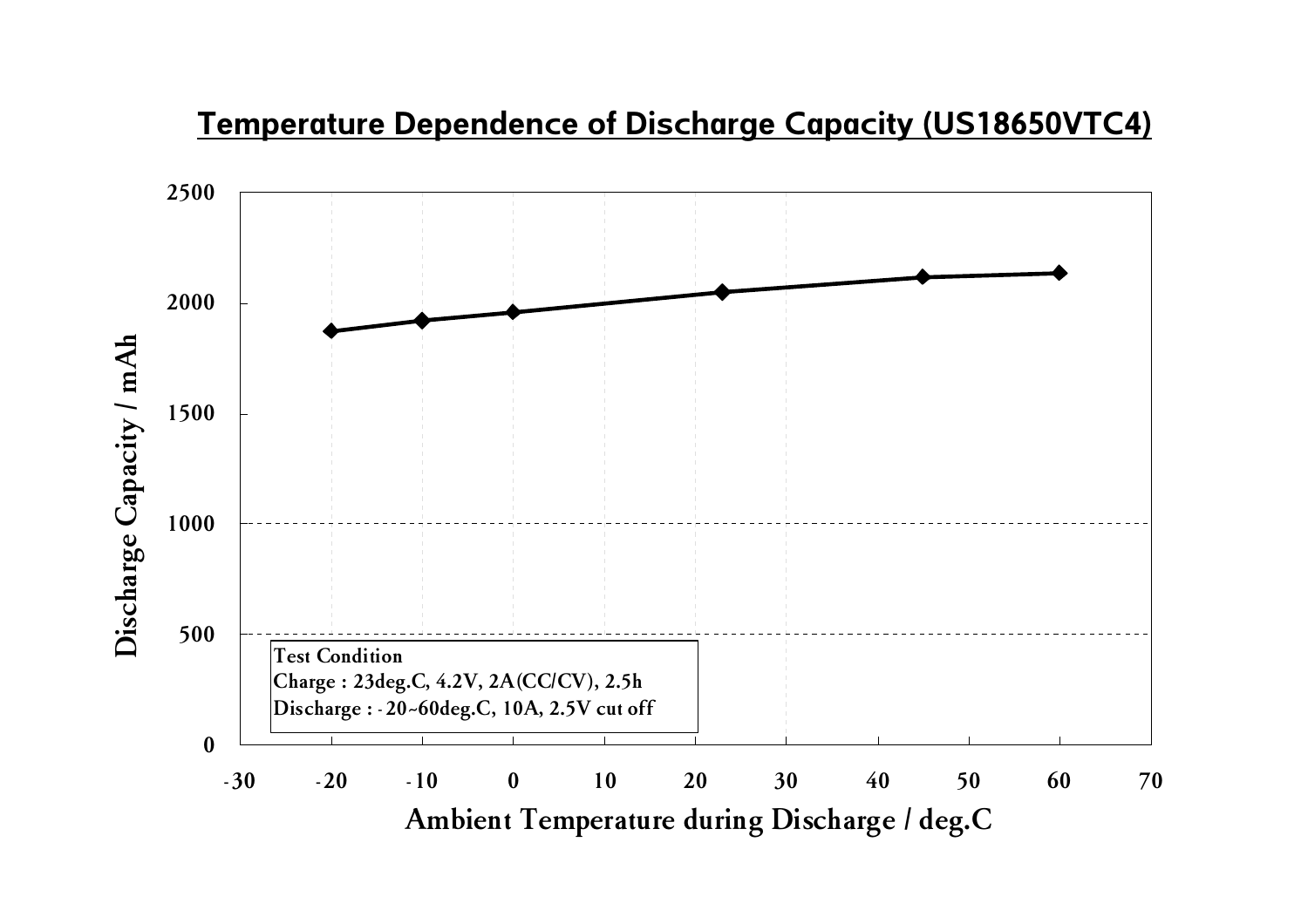#### **Temperature Dependence of Discharge Curves (US18650VTC4)**

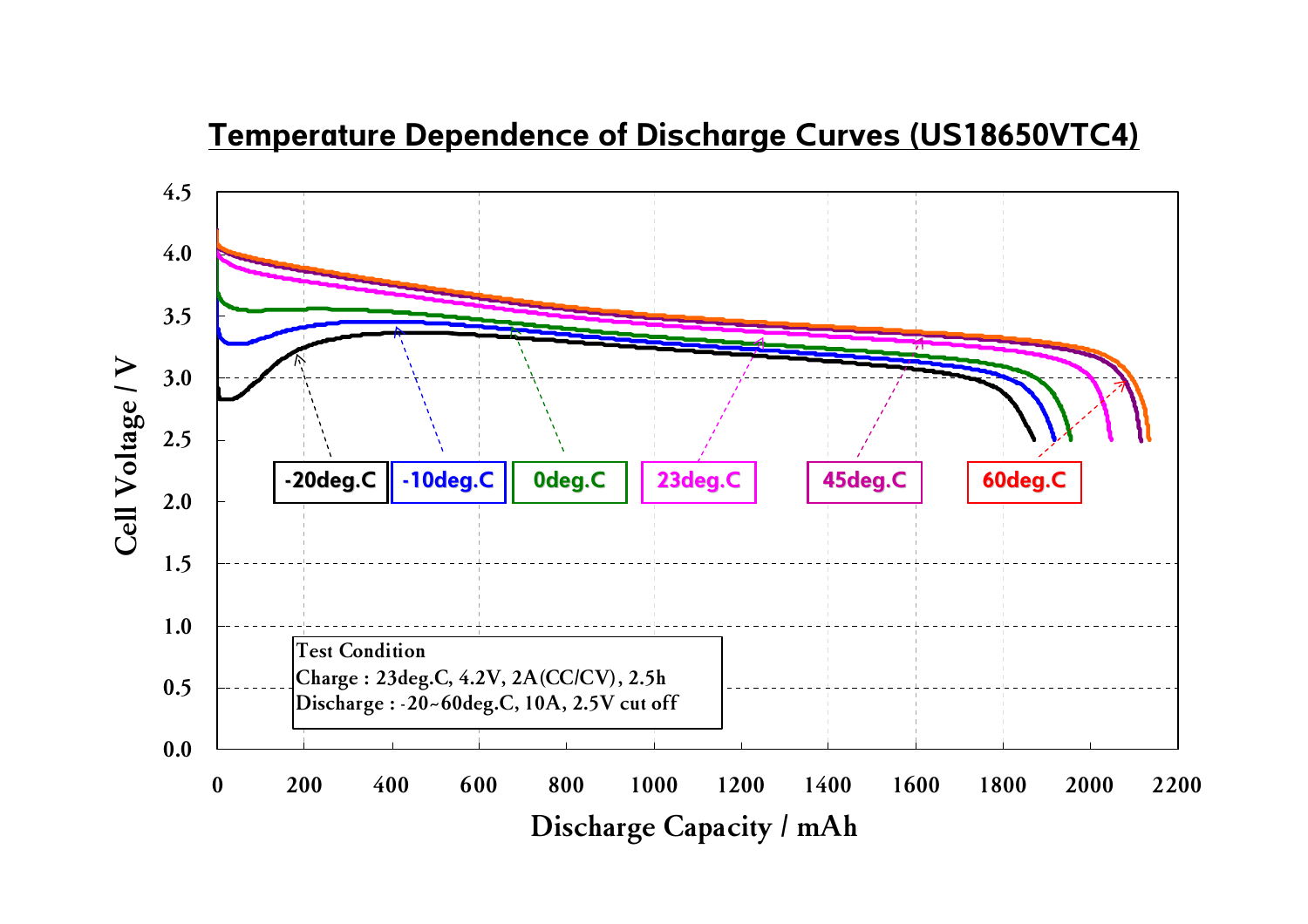## **Cycle Life Performance (US18650VTC4) 10A, 30A discharge**